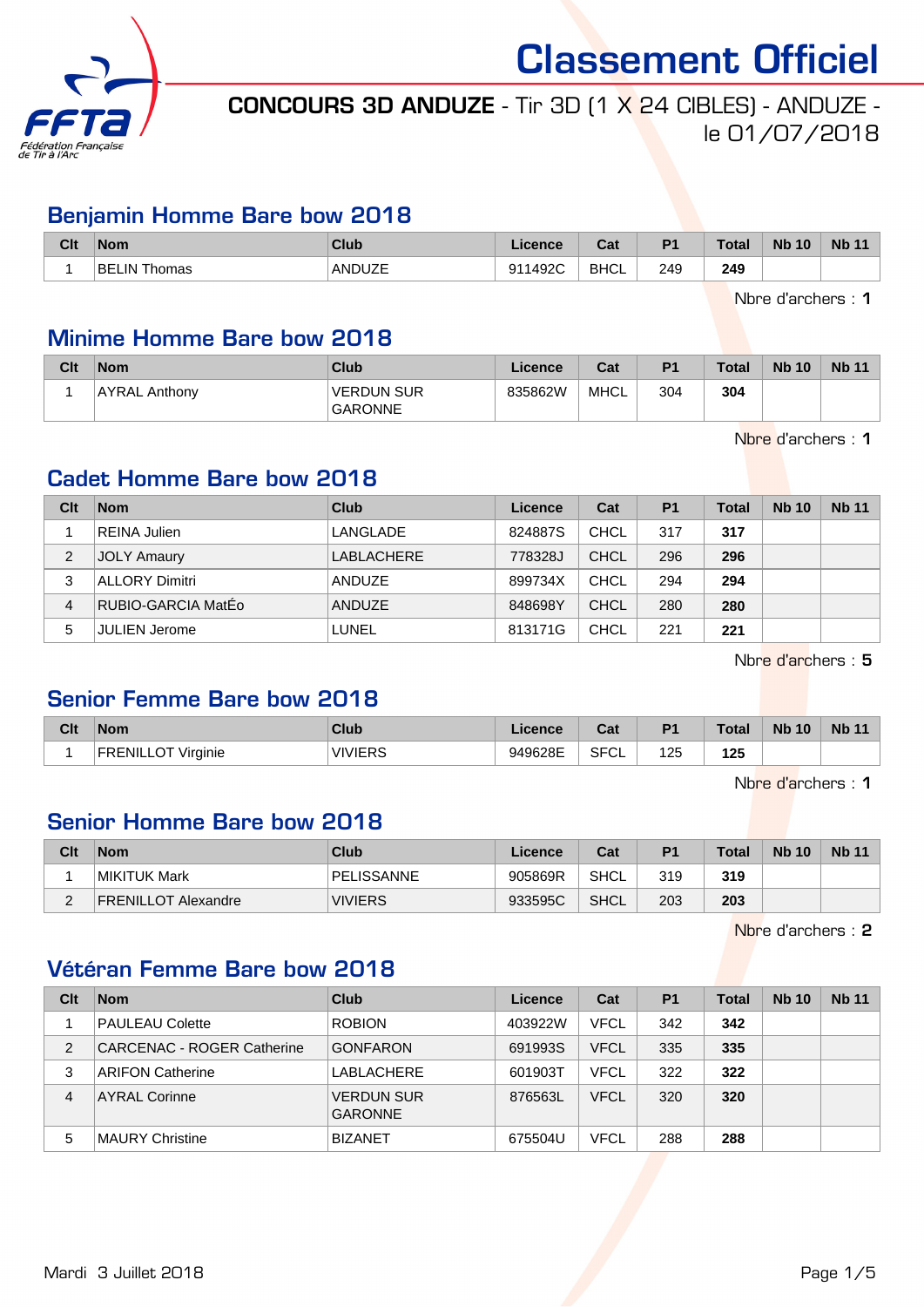

# CONCOURS 3D ANDUZE - Tir 3D (1 X 24 CIBLES) - ANDUZE -

le 01/07/2018

#### Vétéran Femme Bare bow 2018 (Suite)

| Clt | <b>Nom</b>                  | Club               | Licence | Cat         | P <sub>1</sub> | <b>Total</b> | <b>Nb 10</b> | <b>Nb 11</b> |
|-----|-----------------------------|--------------------|---------|-------------|----------------|--------------|--------------|--------------|
| 6   | GAFFET Nathalie             | ROCHEFORT DU GARD  | 914078N | <b>VFCL</b> | 272            | 272          |              |              |
|     | <b>CHAMPLAINE Catherine</b> | LUNEL              | 740559F | <b>VFCL</b> | 266            | 266          |              |              |
| 8   | <b>GOUEDARD Yseult</b>      | <b>ANDUZE</b>      | 905224P | <b>VFCL</b> | 222            | 222          |              |              |
| 9   | LE BOZEC Sylvie             | ST PIERRE DU CHAMP | 841710C | <b>VFCL</b> | 181            | 181          |              |              |

Nbre d'archers : 9

## Vétéran Homme Bare bow 2018

| Clt | <b>Nom</b>               | Club                      | Licence | Cat          | P <sub>1</sub> | <b>Total</b> | <b>Nb 10</b> | <b>Nb 11</b> |
|-----|--------------------------|---------------------------|---------|--------------|----------------|--------------|--------------|--------------|
|     | <b>PAGNUCCO Bernard</b>  | SAINT-RAPHAEL             | 262207H | <b>SVHCL</b> | 399            | 399          |              |              |
| 2   | <b>CLAPEYRON Jacques</b> | <b>ROBION</b>             | 952344G | <b>SVHCL</b> | 290            | 290          |              |              |
| 3   | BERDOU Jean-Jacques      | 'LUNEL                    | 665093C | <b>SVHCL</b> | 282            | 282          |              |              |
|     | <b>DUPONT Alain</b>      | <b>ST PIERRE DU CHAMP</b> | 918975L | <b>SVHCL</b> | 188            | 188          |              |              |

Nbre d'archers : 4

## Senior Femme Arc à poulies nu 2018

| Clt | <b>Nom</b>        | Club          | Licence | Cat         | P <sub>1</sub> | <b>Total</b> | <b>Nb 10</b> | Nb <sub>11</sub> |
|-----|-------------------|---------------|---------|-------------|----------------|--------------|--------------|------------------|
|     | PHILIPPE Gael     | <b>ROBION</b> | 330848T | <b>SFCO</b> | 423            | 423          |              |                  |
| _   | MENARDAIS MElanie | <b>ROBION</b> | 884606D | <b>SFCO</b> | 299            | 299          |              |                  |

Nbre d'archers : 2

#### Senior Homme Arc à poulies nu 2018

| Clt | <b>Nom</b>              | Club          | .icence | ่∩ำง<br>va  | D.  | <b>Total</b> | <b>Nb 10</b> | <b>Nb 11</b> |
|-----|-------------------------|---------------|---------|-------------|-----|--------------|--------------|--------------|
|     | <b>SEEMANN Frederic</b> | <b>ROBION</b> | 934008B | <b>SHCC</b> | 386 | 386          |              |              |

Nbre d'archers : 1

### Vétéran Homme Arc à poulies nu 2018

| Clt | <b>Nom</b>            | Club                 | Licence | Cat          | P <sub>1</sub> | <b>Total</b> | <b>Nb 10</b> | <b>Nb 11</b> |
|-----|-----------------------|----------------------|---------|--------------|----------------|--------------|--------------|--------------|
|     | DUPUY Rene            | <b>MONTPEYROUX</b>   | 391242N | <b>SVHCO</b> | 386            | 386          |              |              |
| 2   | <b>BONOMO Jacques</b> | <b>MONTPEYROUX</b>   | 736944B | <b>VHCO</b>  | 373            | 373          |              |              |
| 3   | MAURY Max             | <b>BIZANET</b>       | 074667K | <b>VHCO</b>  | 367            | 367          |              |              |
| 4   | LE BOZEC Jean Jacques | ST PIERRE DU CHAMP   | 736767J | <b>SVHCO</b> | 348            | 348          |              |              |
| 5   | LUCET Jean-Pierre     | <b>COURNONTERRAL</b> | 691355Y | <b>VHCO</b>  | 282            | 282          |              |              |

Nbre d'archers : 5

#### Junior Homme Arc Droit 2018

|  | <b>Clt</b> | <b>Nom</b> | <b>Club</b> | Licence | Cat | D4 | <b>Total</b> | <b>N<sub>b</sub></b><br>10 | <b>N<sub>b</sub></b> |
|--|------------|------------|-------------|---------|-----|----|--------------|----------------------------|----------------------|
|--|------------|------------|-------------|---------|-----|----|--------------|----------------------------|----------------------|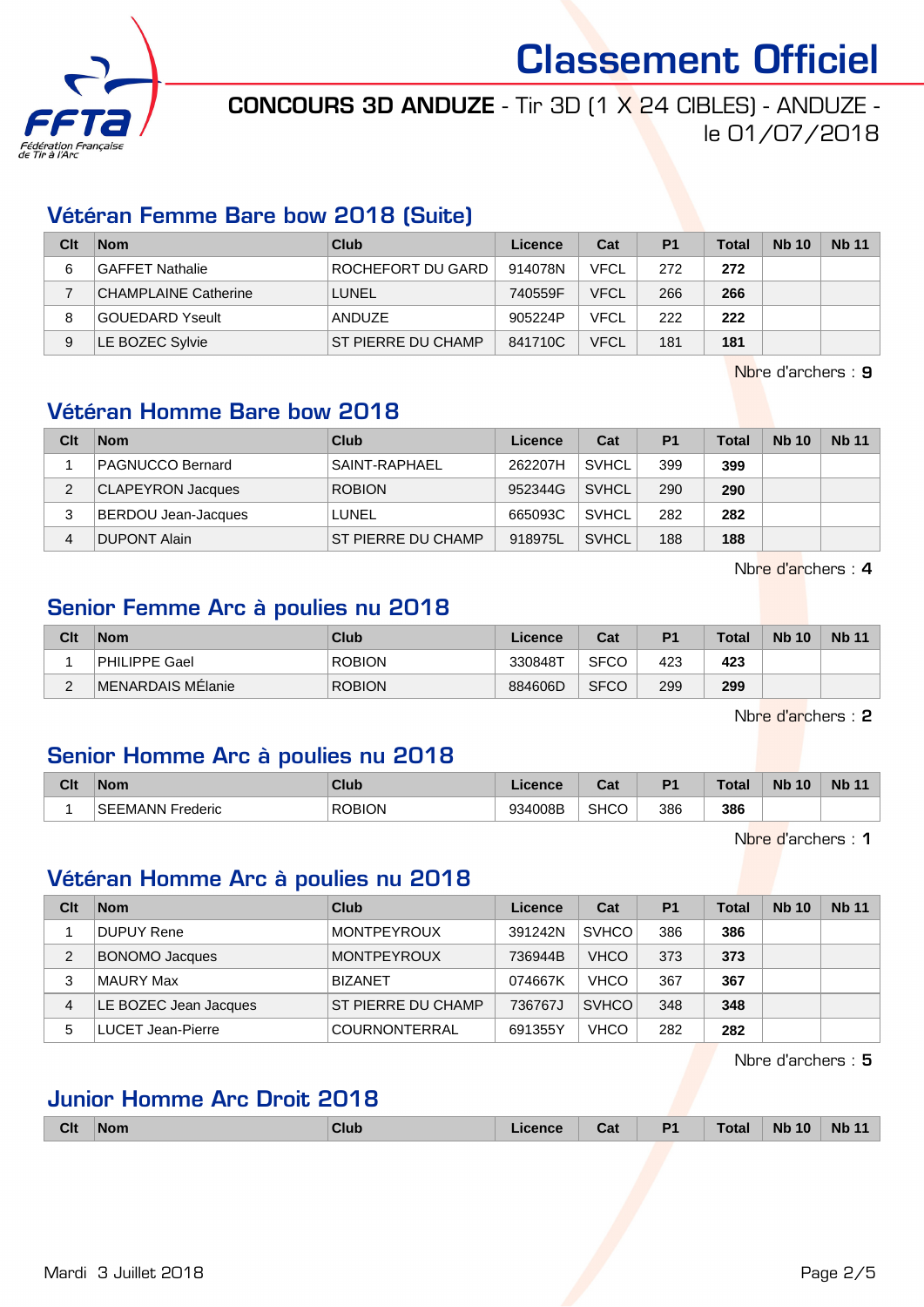

# CONCOURS 3D ANDUZE - Tir 3D (1 X 24 CIBLES) - ANDUZE le 01/07/2018

#### Junior Homme Arc Droit 2018 (Suite)

| Clt | <b>Nom</b>              | <b>Club</b>  | Licence | $F_{\alpha k}$<br>ual | D <sub>1</sub> | <b>Total</b> | <b>Nb</b><br>10 | <b>Nb</b> |
|-----|-------------------------|--------------|---------|-----------------------|----------------|--------------|-----------------|-----------|
|     | <b>BRUEL</b><br>Quentin | <b>MENDE</b> | 771218F | <b>JHAD</b>           | 264            | 264          |                 |           |

Nbre d'archers : 1

#### Senior Femme Arc Droit 2018

| Clt | <b>Nom</b>             | <b>Club</b> | Licence | Cat         | P <sub>1</sub> | <b>Total</b> | <b>Nb 10</b> | <b>Nb 11</b> |
|-----|------------------------|-------------|---------|-------------|----------------|--------------|--------------|--------------|
|     | SERRANO Delphine       | PIERRELATTE | 909546M | <b>SFAD</b> | 181            | 181          |              |              |
| _   | <b>SARDA Angelique</b> | <b>AGDE</b> | 880741C | <b>SFAD</b> | 146            | 146          |              |              |

Nbre d'archers : 2

#### Senior Homme Arc Droit 2018

| Clt | <b>Nom</b>           | Club        | Licence | Cat         | P <sub>1</sub> | <b>Total</b> | <b>Nb 10</b> | <b>Nb 11</b> |
|-----|----------------------|-------------|---------|-------------|----------------|--------------|--------------|--------------|
|     | GUERRE Claude        | <b>AGDE</b> | 882266K | <b>SHAD</b> | 272            | 272          |              |              |
| _   | <b>JULIEN Benoit</b> | LUNEL       | 410914W | <b>SHAD</b> | 160            | 160          |              |              |

Nbre d'archers : 2

### Vétéran Femme Arc Droit 2018

| Clt | <b>Nom</b>                 | Club           | Licence | ו ה<br>⊍d | D <sub>1</sub> | <b>Total</b> | <b>Nb 10</b> | <b>Nb</b> |
|-----|----------------------------|----------------|---------|-----------|----------------|--------------|--------------|-----------|
|     | ONGEVILLE,<br>DAL<br>Aanes | <b>IMONACO</b> | 857546R | VFAD      | 255<br>__      | 255<br>- -   |              |           |

Nbre d'archers : 1

#### Vétéran Homme Arc Droit 2018

| Clt             | <b>Nom</b>              | <b>Club</b>                       | <b>Licence</b> | Cat          | <b>P1</b> | <b>Total</b> | <b>Nb 10</b> | <b>Nb 11</b> |
|-----------------|-------------------------|-----------------------------------|----------------|--------------|-----------|--------------|--------------|--------------|
| 1               | <b>GIRARD Philippe</b>  | <b>PUY SAINTE</b><br>REPARADE ARR | 413536W        | <b>VHAD</b>  | 336       | 336          |              |              |
| $\overline{2}$  | <b>GARDEUR Regis</b>    | GRAULHET                          | 627320V        | <b>SVHAD</b> | 309       | 309          |              |              |
| 3               | <b>ARIFON Remi</b>      | <b>LABLACHERE</b>                 | 461771A        | <b>VHAD</b>  | 298       | 298          |              |              |
| $\overline{4}$  | <b>LACLAUTRE Pascal</b> | RODEZ                             | 278085S        | <b>SVHAD</b> | 285       | 285          |              |              |
| 5               | <b>CUGUEN Stephane</b>  | ANDUZE                            | 715163B        | <b>VHAD</b>  | 285       | 285          |              |              |
| 6               | <b>CARNOT Denis</b>     | <b>MONACO</b>                     | 786818M        | <b>SVHAD</b> | 272       | 272          |              |              |
| $\overline{7}$  | <b>BRUEL Eric</b>       | <b>MENDE</b>                      | 786406P        | <b>VHAD</b>  | 268       | 268          |              |              |
| 8               | <b>CAROU Michel</b>     | <b>BIZANET</b>                    | 272901G        | <b>VHAD</b>  | 262       | 262          |              |              |
| 9               | <b>AYRAL Patrice</b>    | VERDUN SUR<br>GARONNE             | 714900R        | <b>SVHAD</b> | 260       | 260          |              |              |
| 10 <sup>°</sup> | <b>SENELLIER Jacky</b>  | LANGLADE                          | 280364U        | <b>SVHAD</b> | 232       | 232          |              |              |
| 11              | <b>JUDAS Franck</b>     | <b>SEBONCOURT</b>                 | 806529M        | <b>VHAD</b>  | 214       | 214          |              |              |

Nbre d'archers : 11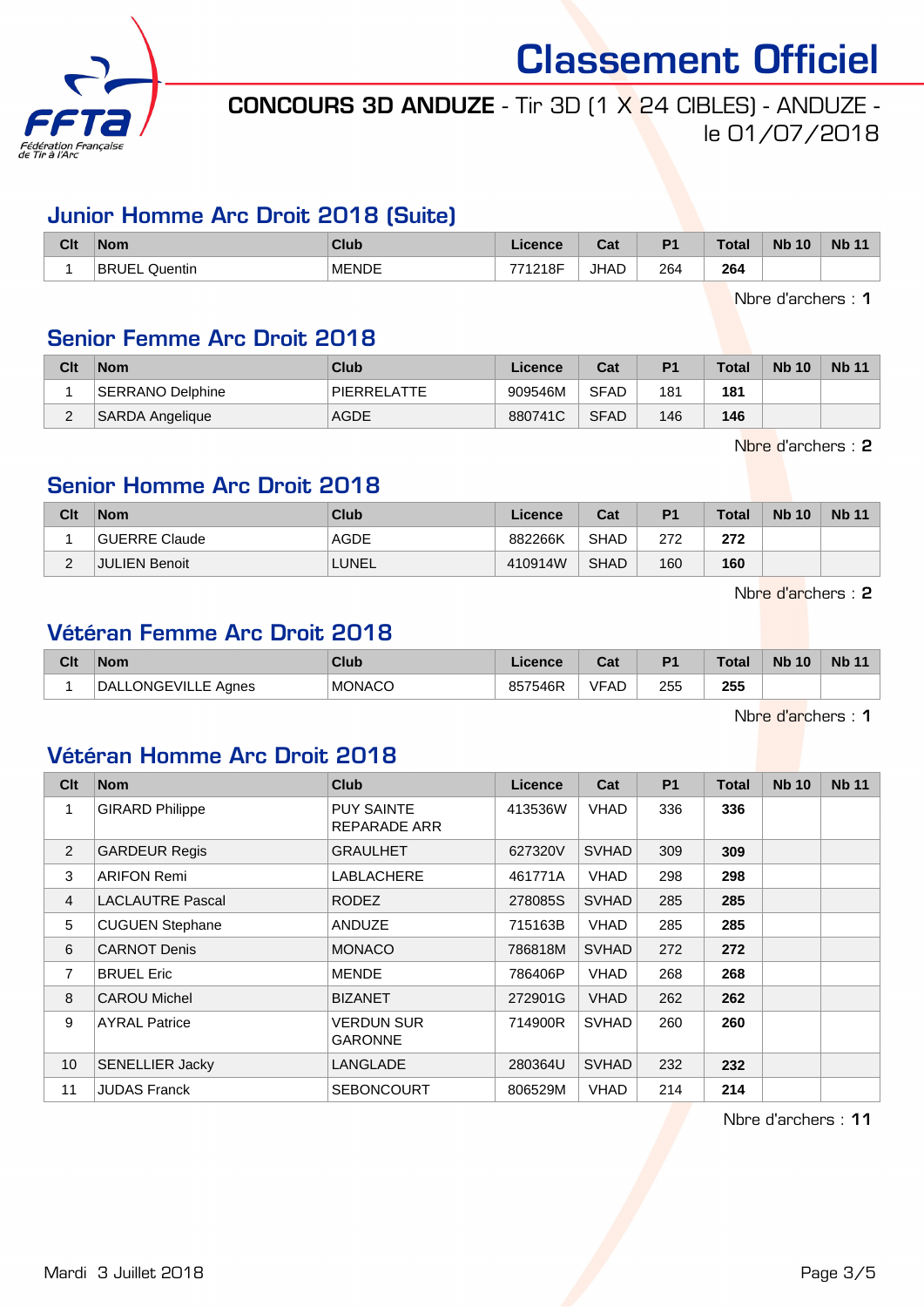

# CONCOURS 3D ANDUZE - Tir 3D (1 X 24 CIBLES) - ANDUZE le 01/07/2018

#### Junior Homme Arc Libre 2018

| Clt | <b>Nom</b>      | <b>Club</b>   | Licence | Cat  | D <sub>1</sub> | <b>Total</b> | <b>Nb 10</b> | <b>N<sub>b</sub></b> |
|-----|-----------------|---------------|---------|------|----------------|--------------|--------------|----------------------|
|     | Felix<br>'GILL\ | <b>ANDUZE</b> | 762212S | JHTL | 421            | 421          |              |                      |

Nbre d'archers : 1

## Senior Femme Arc Libre 2018

| Clt | <b>Nom</b>               | Club                           | Licence | Cat         | P <sub>1</sub> | Total | <b>Nb 10</b> | <b>Nb 11</b> |
|-----|--------------------------|--------------------------------|---------|-------------|----------------|-------|--------------|--------------|
|     | KIENER Audrey            | ROCHEFORT DU GARD              | 363305X | SFTL        | 428            | 428   |              |              |
|     | <b>BEIER Candice</b>     | AGDE                           | 426052A | <b>SFTL</b> | 399            | 399   |              |              |
|     | <b>DEUTSCH Stephanie</b> | ST CHRISTOL LEZ<br><b>ALES</b> | 905371Z | <b>SFTL</b> | 362            | 362   |              |              |

Nbre d'archers : 3

# Senior Homme Arc Libre 2018

| Clt            | <b>Nom</b>               | <b>Club</b>                           | Licence | Cat         | <b>P1</b> | <b>Total</b> | <b>Nb 10</b> | <b>Nb 11</b> |
|----------------|--------------------------|---------------------------------------|---------|-------------|-----------|--------------|--------------|--------------|
| 1              | <b>GIRARD Benoit</b>     | <b>PUY SAINTE</b><br>REPARADE ARR     | 397388U | <b>SHTL</b> | 504       | 504          |              |              |
| 2              | DRUGUET Joel             | <b>MIRAMAS</b>                        | 784967A | <b>SHTL</b> | 495       | 495          |              |              |
| 3              | <b>VERRIER Eric</b>      | AGDE                                  | 298618K | <b>SHTL</b> | 492       | 492          |              |              |
| $\overline{4}$ | <b>ARNOUX Christophe</b> | VENTABREN                             | 272954P | <b>SHTL</b> | 486       | 486          |              |              |
| 5              | <b>GERARD Cedric</b>     | <b>MARSEILLE TROIS</b><br><b>LUCS</b> | 451225M | <b>SHTL</b> | 483       | 483          |              |              |
| 6              | <b>MAIGRON Olivier</b>   | ROCHEFORT DU GARD                     | 606794J | <b>SHTL</b> | 460       | 460          |              |              |
| $\overline{7}$ | DRUJON Jean              | <b>MIRAMAS</b>                        | 367695U | <b>SHTL</b> | 459       | 459          |              |              |
| 8              | <b>SARDA Florent</b>     | <b>AGDE</b>                           | 839077R | <b>SHTL</b> | 441       | 441          |              |              |
| 9              | <b>BARBES Vincent</b>    | <b>MARGUERITTES</b>                   | 455951Z | <b>SHTL</b> | 438       | 438          |              |              |
| 10             | <b>JOLY Emmanuel</b>     | LATTES SAINT JEAN<br>DE VEDAS         | 881591B | <b>SHTL</b> | 381       | 381          |              |              |

Nbre d'archers : 10

# Vétéran Homme Arc Libre 2018

| Clt            | <b>Nom</b>              | <b>Club</b>                           | Licence | Cat          | <b>P1</b> | Total | <b>Nb 10</b> | <b>Nb 11</b> |
|----------------|-------------------------|---------------------------------------|---------|--------------|-----------|-------|--------------|--------------|
|                | <b>PAUNER Bernard</b>   | <b>MIRAMAS</b>                        | 275224G | VHTL         | 478       | 478   |              |              |
| 2              | <b>LACHASSE Olivier</b> | <b>MENDE</b>                          | 646970D | <b>VHTL</b>  | 476       | 476   |              |              |
| 3              | <b>GUTH Bruno</b>       | <b>AGDE</b>                           | 372861J | VHTL         | 457       | 457   |              |              |
| $\overline{4}$ | DOSSAL Jean-Luc         | <b>ST CHRISTOL LEZ</b><br><b>ALES</b> | 664802L | <b>VHTL</b>  | 443       | 443   |              |              |
| 5              | <b>PERRET Dominique</b> | <b>ANDUZE</b>                         | 870146L | <b>SVHTL</b> | 413       | 413   |              |              |
| 6              | <b>IMBERT Jeanmarc</b>  | <b>AGDE</b>                           | 955666T | <b>SVHTL</b> | 282       | 282   |              |              |

Nbre d'archers : 6